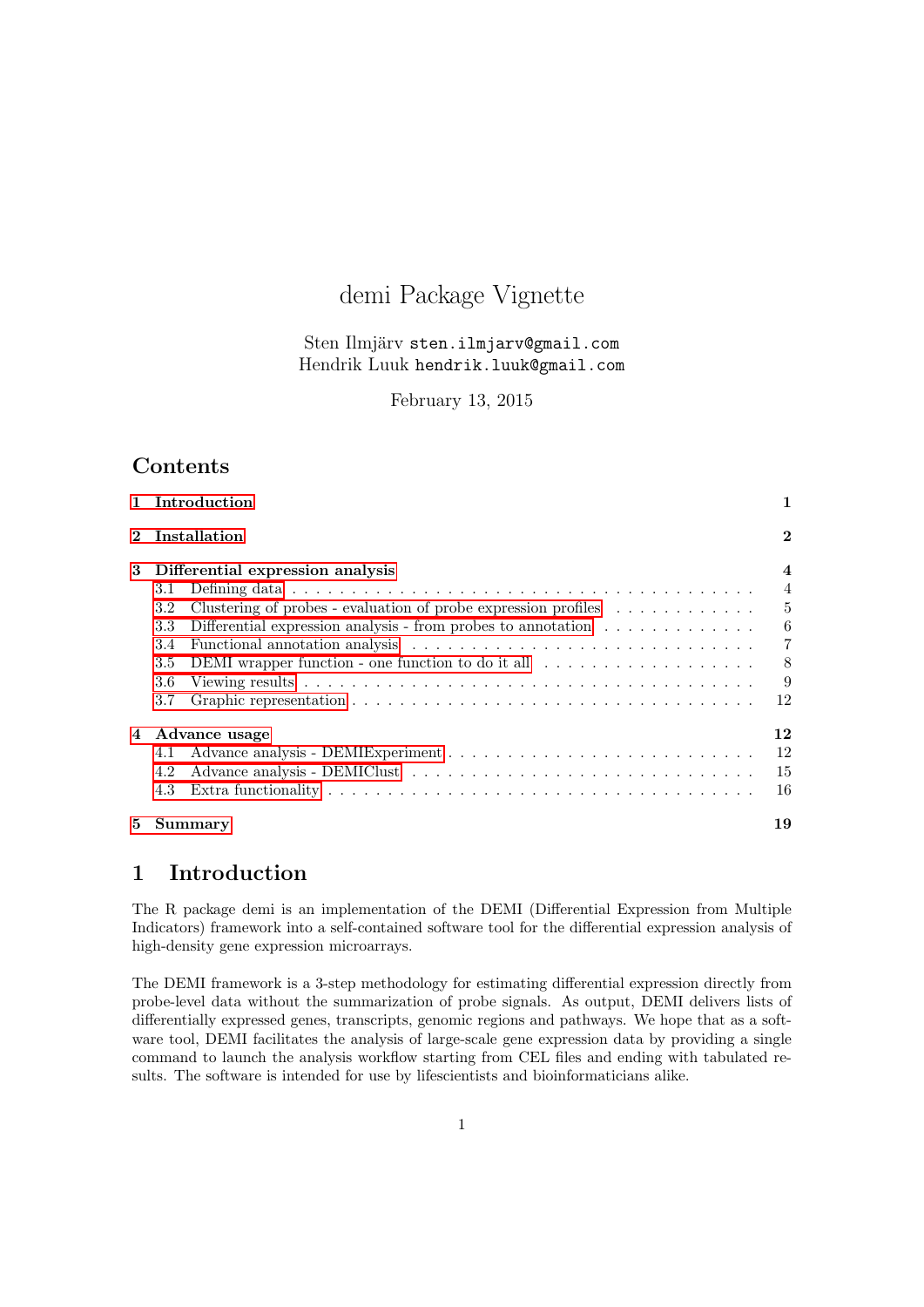High-density microarrays contain thousands to millions of covalently bound 25-mer (Affymetrix<sup>®</sup>) nucleotides designed to measure the expression of specific regions on the genome by the nucleic acid hybridization principle. Based on sequence identity, a probe can be designed to target an exon, thereby reporting the expression of the exon, to target an exon-exon junction, thereby reporting the expression of a specific transcript, or to target intergenic regions that do not correspond to any of the known genes. Ultimately, choosing a set of targets for differential expression analysis is down to the user's choice. For example, one might be interested in evaluating differential expression only on exon level in order to determine differential splicing between two experimental conditions. Another user might prefer a more general approach being interested in studying up- and down-regulation on the level of transcripts, genes or, even more generally, on the level of pathways. In addition, one can study the expression of large genomic regions where the probes might also target intergenic sequences. All of this can be done with DEMI.

By using a common statistical test to classify probes based on their expression profiles into upregulated, down-regulated or equally expressed clusters and by studying the enrichment of differentially expressed probes among on-target probes as opposed to off-target probes, DEMI arrives at a differential expression estimate which accounts for the number of probes matching a target. In other words, even if the ratio of differentially expressed on-target probes is identical for two targets, the target with a smaller number of matching probes gets a higher (i.e. less significant) p-value. This makes sense intuitively as a target which has been independently measured by 15 probes is expected to yield more reliable differential expression estimates than a target that was measured by only 3 probes. In fact, this peculiarity of the DEMI framework enables the user to study differential expression in very small samples of n < 3 while still maintaining a reasonable degree of accuracy.

## <span id="page-1-0"></span>2 Installation

To start off you need to install the demi package. You should be able to install the demi package from a CRAN repository with the function:

```
> install.packages( "demi" )
```
Now you can to load the DEMI package:

```
> library( demi )
```
When you run the DEMI analysis for the first time you are required to download and install the demi data packages as well. It will be done automatically but can take some time for some annotation packages contain several microarray platforms and are therefore quite big in size. Make sure you have enough room on your hard drive where R libraries will be installed. However this is done only once and future analysis will load the installed demi data packages from the local library. If for some reason the packages won't be installed automatically or demi repository is down, then you can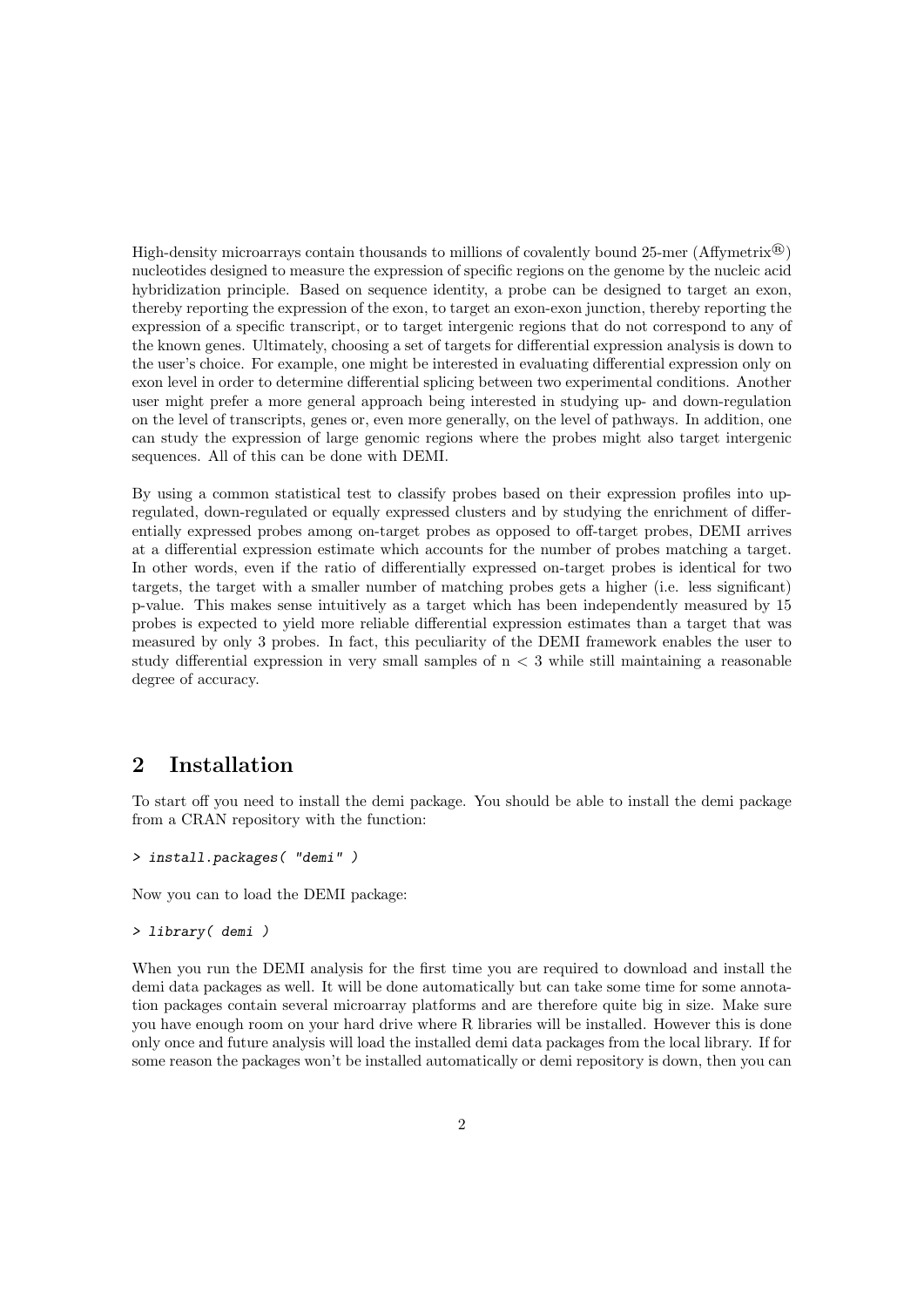manually download and install the data packages from the website <http://biit.cs.ut.ee/demi>. There you can also find the manual and other useful information.

For the demonstration of demi package we will use Microarray Quality Consortium (MAQC) [\[1\]](#page-18-1) dataset on HG-U133 Plus 2 microarray platform to illustrate the DEMI usage with some examples. First you need to download the CEL files used in the examples to a destination folder.

```
# an example of a destination folder
> celdir <- "demitest/testdata/"
# download all 8 CEL files to the destination folder and rename them
# according to their feature
download.file("ftp://ftp.ncbi.nlm.nih.gov/geo/samples/GSM247nnn/GSM247694/
suppl/GSM247694.CEL.gz", destfile=paste(celdir, "UHR01_GSM247694.CEL.gz",
sep = "")download.file("ftp://ftp.ncbi.nlm.nih.gov/geo/samples/GSM247nnn/GSM247695/
suppl/GSM247695.CEL.gz", destfile=paste(celdir, "UHR02_GSM247695.CEL.gz",
sep = "")download.file("ftp://ftp.ncbi.nlm.nih.gov/geo/samples/GSM247nnn/GSM247698/
suppl/GSM247698.CEL.gz", destfile=paste(celdir, "UHR03_GSM247698.CEL.gz",
sep = "")download.file("ftp://ftp.ncbi.nlm.nih.gov/geo/samples/GSM247nnn/GSM247699/
suppl/GSM247699.CEL.gz", destfile=paste(celdir, "UHR04_GSM247699.CEL.gz",
sep = "")download.file("ftp://ftp.ncbi.nlm.nih.gov/geo/samples/GSM247nnn/GSM247696/
suppl/GSM247696.CEL.gz", destfile=paste(celdir, "BRAIN01_GSM247696.CEL.gz",
sep = "")download.file("ftp://ftp.ncbi.nlm.nih.gov/geo/samples/GSM247nnn/GSM247697/
suppl/GSM247697.CEL.gz", destfile=paste(celdir, "BRAIN02_GSM247697.CEL.gz",
sep = "")download.file("ftp://ftp.ncbi.nlm.nih.gov/geo/samples/GSM247nnn/GSM247700/
suppl/GSM247700.CEL.gz", destfile=paste(celdir, "BRAIN03_GSM247700.CEL.gz",
sep = "")download.file("ftp://ftp.ncbi.nlm.nih.gov/geo/samples/GSM247nnn/GSM247701/
suppl/GSM247701.CEL.gz", destfile=paste(celdir, "BRAIN04_GSM247701.CEL.gz",
sep = "")# We need the gunzip function (located in the R.utils package) to unpack
# the downloaded gz files in the destination folder
# Also we will remove the original unpacked files for we won't need them
library( R.utils )
for( i in list.files( celdir ) ) {
    gunzip( paste( celdir, i, sep = "), remove = TRUE)
}
```
The data are raw expression measurements in CEL files used in a paper by Pradervand et al. [\[2\]](#page-18-2)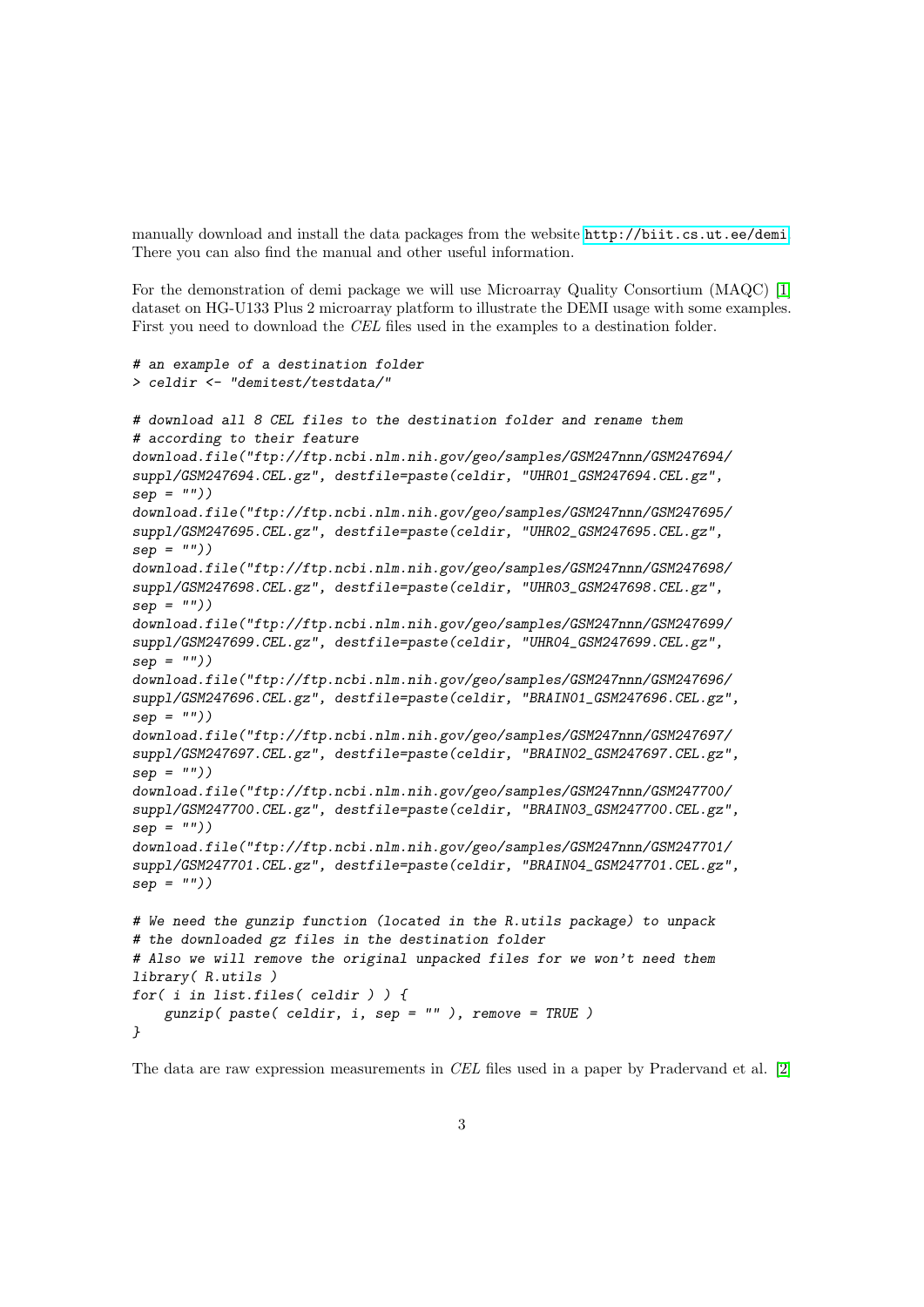(download available from GEO <http://www.ncbi.nlm.nih.gov/geo/query/acc.cgi?acc=GSE9819>). There are 4 samples of both universal human reference (UHR) and brain (BRAIN) tissue. To see which *CEL* files are available in the directory, try:

> list.files( celdir )

```
[1] "BRAIN01_GSM247696.CEL" "BRAIN02_GSM247697.CEL" "BRAIN03_GSM247700.CEL"
[4] "BRAIN04_GSM247701.CEL" "UHR01_GSM247694.CEL" "UHR02_GSM247695.CEL"
[7] "UHR03_GSM247698.CEL" "UHR04_GSM247699.CEL"
```
## <span id="page-3-0"></span>3 Differential expression analysis

#### <span id="page-3-1"></span>3.1 Defining data

In order to run the analysis one must first define an experiment. Experiment is a DEMIExperiment object that contains the required metadata that will be used in the analysis. Several analysis can be run on the same DEMIExperiment object which reduces the redundancy of having to load the metadata several times. An experiment can be created using the function DEMIExperiment, that depending on the analysis type has four or five compulsory parameters: analysis, experiment, organism, celpath and sectionsize. DEMIExperiment is not the actual analysis itself but more like a container of data that is used in the later stages of the analysis.

- analysis Defines the type of the analysis to be performed. It can be either "exon", "transcript", "gene" or "genome". The first three are all self explanatory but "genome" analysis needs further explanation. More specifically, the "genome" analysis uses genomic regions of specified size (set by the sectionsize parameter) as the targets for differential expression analysis. This kind of analysis has the potential of detecting differential expression in larger clusters of genes based on genomic proximity providing a genome-level view of differential expression events. For example, one might use it to detect long range epigenetic silencing effects where neighbouring genes are predominantly down-regulated.
- experiment Defines a name for the experiment which is useful for the user to identify experiments later.
- organism Defines the organism name. The organism name needs to be provided in lower case letters with words seperated by underscore (e.g. "homo sapiens"). This is important for the demi package to be able to load annotations in the demi annotation packages for different microarray platforms. Each demi data package is specified by the organism name and it contains all currently implemented microarray platform annotations for this species. If, for some reason, your microarray platform is not available for analysis, you can contact us and we will try to add it and update the demi annotation packages accordingly.
- celpath Defines the directory of the CEL files or is a character vector of the CEL file names (with the full path). It is a good practice to name your CEL files according to their features. For example, names of CEL files representing replicates of an experimental condition must contain a common tag in order for DEMI to identify them. As in the example dataset above, all CEL files that measure gene expression activity in the brain contained the substring "BRAIN" in their file names. All CEL files measuring UHR contained the "UHR" substring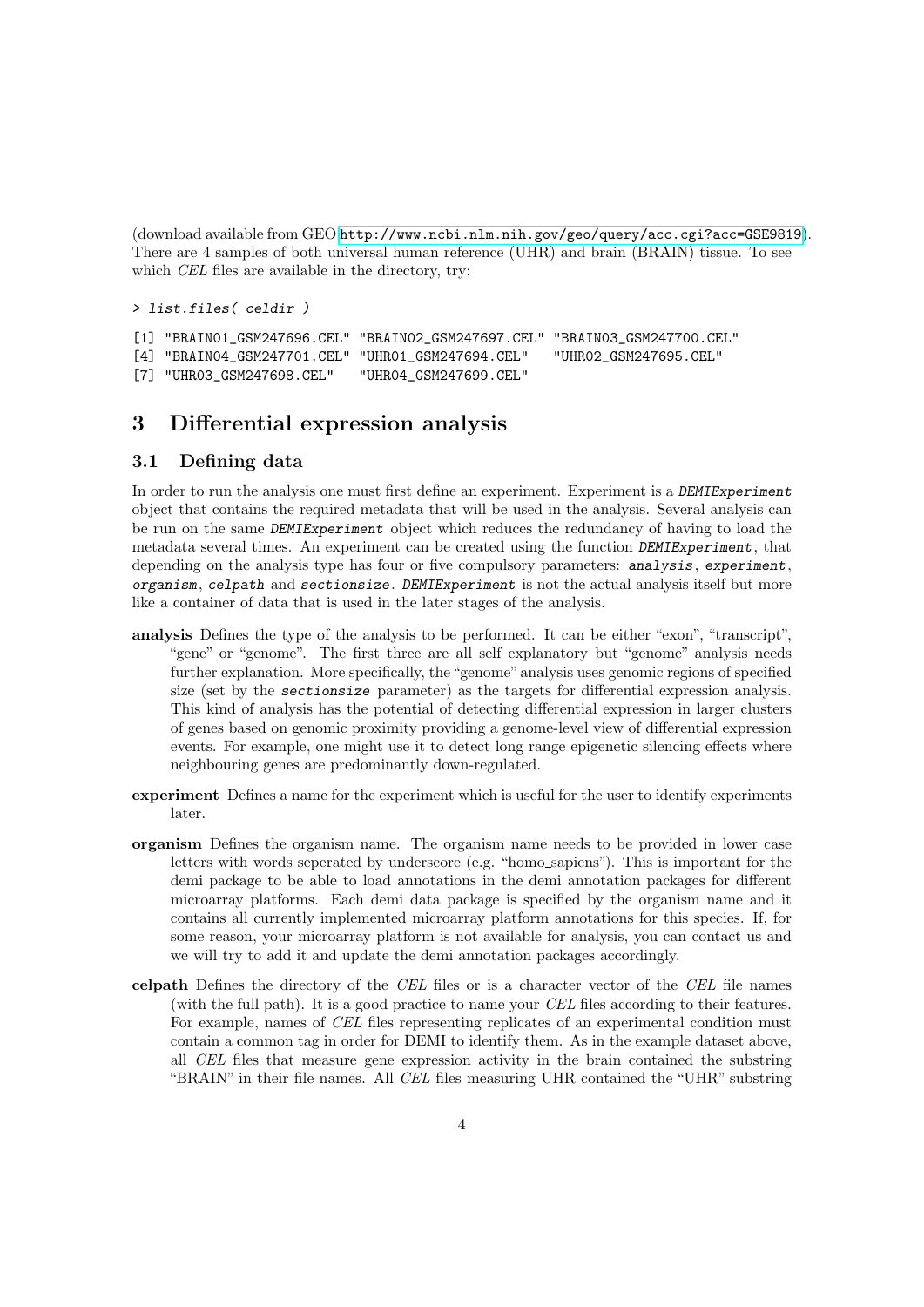in their file names. This makes it easy to recoqnize different features of the files and allows DEMI analysis to group them accordingly.

sectionsize This is only used when the analysis parameter is set to "genome". It specifies the size of genomic regions used as targets in the analysis. The regions are designed to overlap with the neighboring regions by 50%. Currently sectionsizes 100000, 500000 and 1000000 are available.

An example of using "gene" analysis with specified CEL files directory:

```
> demiexp <- DEMIExperiment( analysis = "gene", experiment = "maqc",
organism = "homo_sapiens", celpath = celdir )
```
To run the analysis on transcripts, exons or genome regions as targets, simply change the analysis parameter accordingly. An example in using "genome" analysis with specified sectionsize and specific CEL files:

```
> demiexp <- DEMIExperiment( analysis = "genome", experiment = "maqc",
organism = "homo_sapiens", celpath = paste( celdir, list.files( celdir ),
sep = " " ], sectionsize = 500000 )
```
By providing these parameters the package automatically detects the microarray platform from the CEL files and loads the required data from demi data packages (if the data packages are not available in the local library it will download and install the data packages from demi repository on the first run of demi analysis). It then loads the raw expression matrix from the CEL files and automatically normalizes it with *DEMIExperiment* default parameters (see section [4.1](#page-11-2) on how to override the default parameters). When the DEMIExperiment object has been created one can move on to cluster the probes based on their expression dynamics as inferred from the normalized intensity values.

#### <span id="page-4-0"></span>3.2 Clustering of probes - evaluation of probe expression profiles

Clustering of probes means that the normalized signal intensities located in the DEMIExperiment object (see section [3.1\)](#page-3-1) are statistically evaluated in order to group probes with similar expression profiles. In the simplest case of comparing groups TEST and CONTROL, this will produce three lists of probes - probes that have significantly higher median signal intensity value in condition TEST compared to condition CONTROL, probes that have significantly lower median signal intensity value in condition TEST compared to CONTROL and probes with no significant difference in the median signal between the conditions. For example, in the MAQC dataset two types of RNA samples are used - brain RNA (BRAIN) and universal human reference RNA (UHR). Clustering will produce two list of probes with higher and lower median signal intensities in the BRAIN, respectively.

The clustering described above is done with a DEMIClust object by running the DEMIClust function. Two parameters are required by DEMIClust: experiment and group.

experiment Denotes the previously created DEMIExperiment object that contains all the metadata used in the analysis.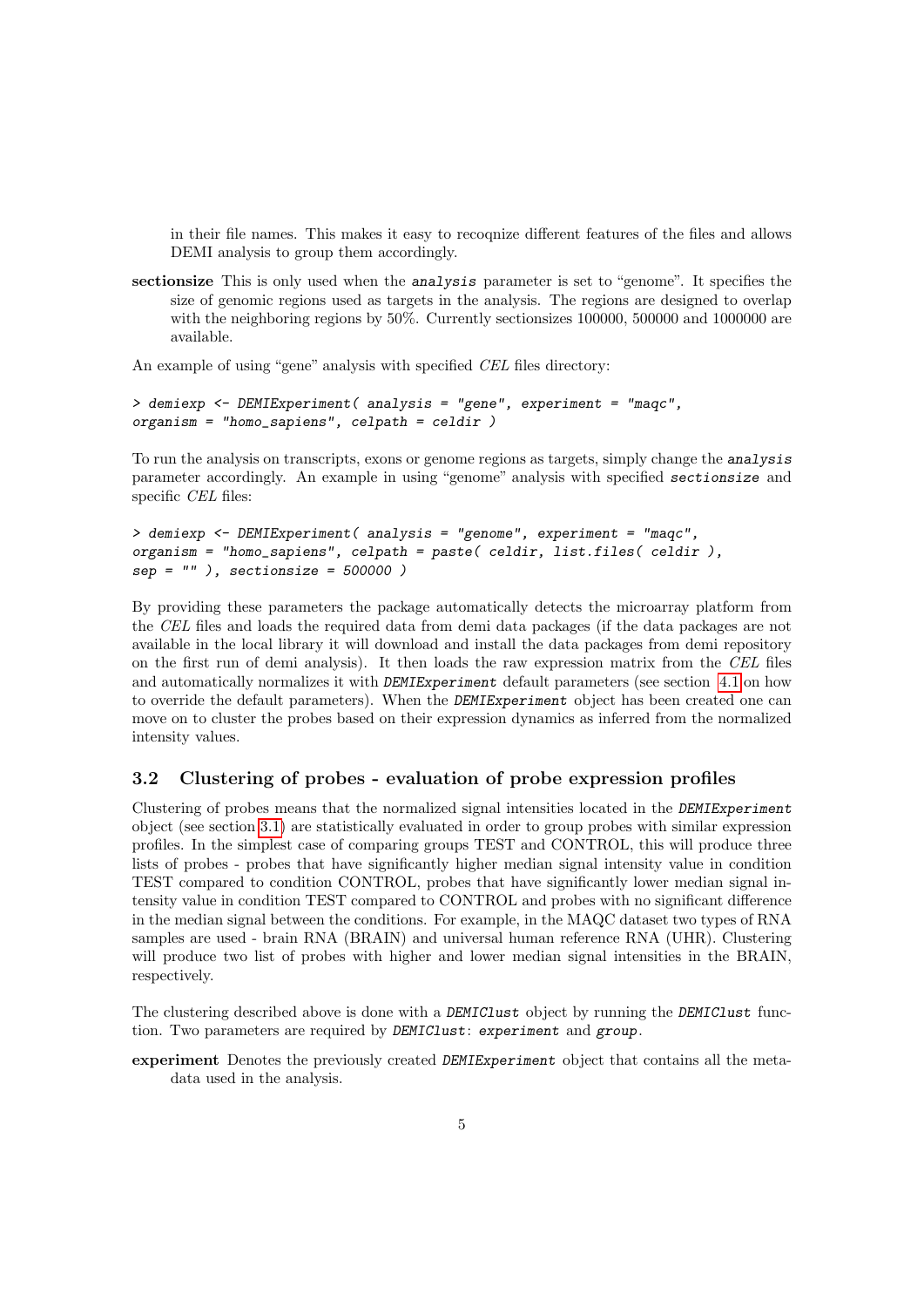group Is a two element character vector containing group (can also denote conditions or features) names used in the comparison. These group names are checked against the names of CEL files. All CEL files that contain the first character in group vector are set to groupA and all the CEL files that contain the second character in group vector are set to groupB. The clustering will then compare signal intensities between groupA and groupB.

> demiclust <- DEMIClust( experiment = demiexp, group = c( "BRAIN", "UHR" ) )

It is also possible to create a DEMIClust object with probes selected specifically by the user. If the user wants to run the differential expression analysis on specific probes only, the DEMIClust object allows the user to submit custom probe lists. This is done by using two parameters: experiment and cluster.

- experiment Denotes the previously created DEMIExperiment object that contains all the metadata used in the analysis. In this case the probes in the cluster lists are checked for their presence in the metadata. If they are not available an error message will be displayed. This restricts the user to use only probes that are available in the analysis. An obvious use case for custom clusters would be when the user wants to group probes with differential expression in more than one comparison by taking the overlap of probes that have differential expression in several comparisons.
- cluster Is a list of vectors containing customly chosen probes. The vectors in the list need to be properly named, otherwise they won't be recoqnizable in the later stages of the analysis.

For this example we utilize the function  $getTargetProbes$  (see section [4.3](#page-15-0) for more information about the function) to retrieve probes of specific genes that we know are differentially expressed in our dataset. We use these probes to make three custom clusters of probes, each representing a cluster containing probes measuring the specified gene.

```
> custom_clusters <- list(
     tcf4 = getTargetProbes( demiexp, "TCF4" )$probeID,
     cd44 = getTargetProbes( demiexp, "CD44" )$probeID,
     calm1 = getTargetProbes( demiexp, "CALM1" )$probeID
     )
```

```
> demicustom <- DEMIClust( experiment = demiexp, cluster = custom_clusters )
```
When the probe clusters have been created one can move on to performe differential expression analysis.

#### <span id="page-5-0"></span>3.3 Differential expression analysis - from probes to annotation

The goal of differential expression analysis is to determine exons, transcripts, genes or genomic regions that have distinct expression profiles between experimental conditions. By now we have loaded metadata for the analysis in a DEMIExperiment object and clustered the probes based on their normalized signal intensities with a DEMIClust object. Although we already have lists of probes that have statistically significant differential signal intensities between two experimental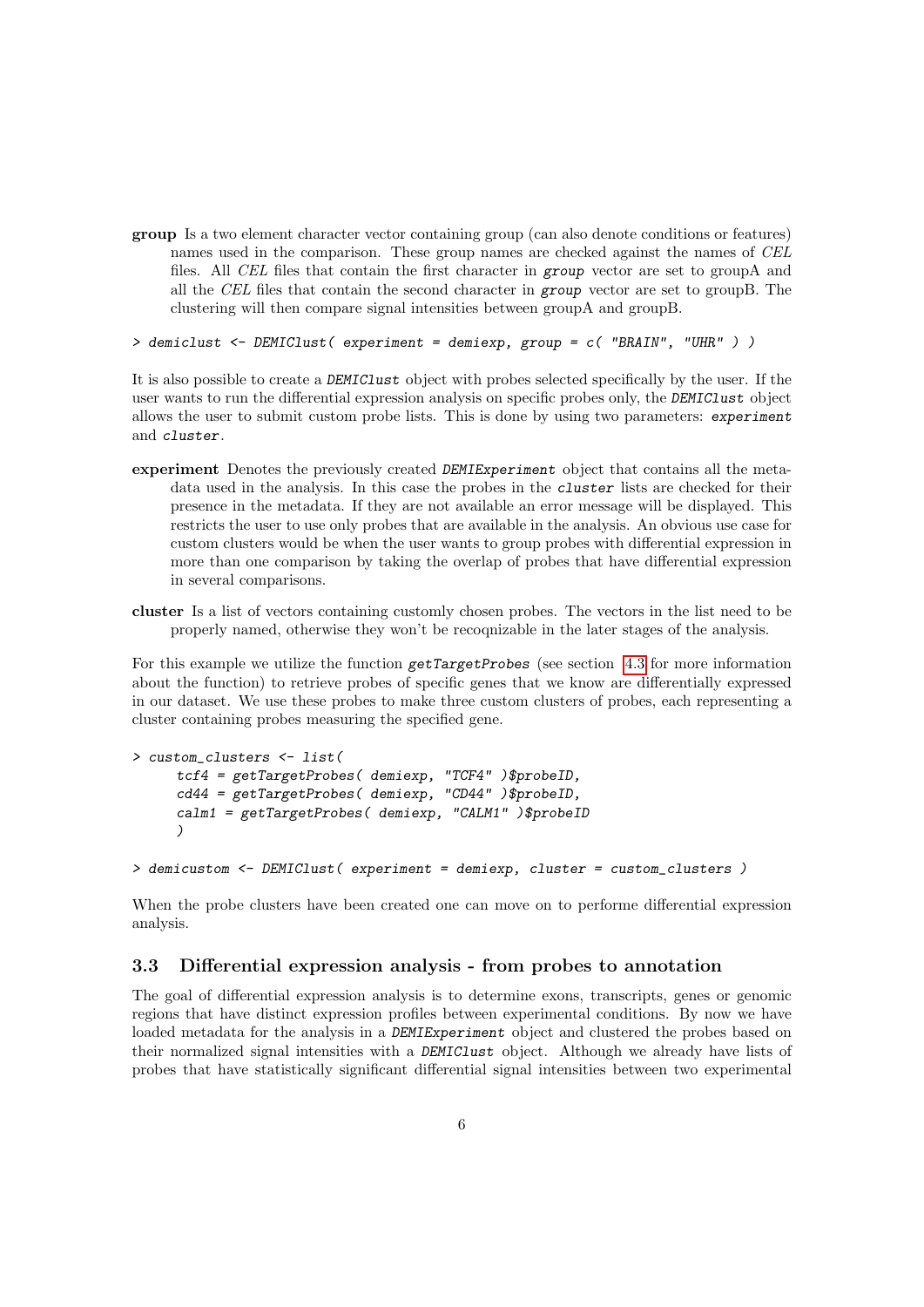conditions it is difficult to make conclusions just based on probes. We need to be able to relate these probes either to exons, transcripts, genes or genomic regions i.e. to their corresponding targets. To understand how targets behave in specified experimental conditions we need to create a DEMIDiff object that requires only one parameter: cluster.

The cluster parameter is actually a previously created DEMIClust object (see section [3.2\)](#page-4-0). The DEMIDiff object takes the input cluster parameter and uses hypergeometric probability distribution to determine whether the target is differentially expressed. The calculation is done using the following formula:

$$
pXH = HG(XH, XT, T - XT, H)
$$
\n<sup>(1)</sup>

pHX H0 probability that target X (a gene or a transcript, for example) is up-regulated

HG Hypergeometric probability function

XH Number of up-regulated probes matching target X

XT Total number of probes matching target X

T Total number of probes in the analysis

H Total number of up-regulated probes in the analysis

The DEMIDiff object analyzes the data with the given formula, annotates the results and subsequently stores them in a DEMIResults object stored within a DEMIDiff object.

Let us now calculate differentially expressed genes for the two DEMIClust objects that were created before - for automatically clustered probes and for user defined probe clusters (see section [3.2\)](#page-4-0).

```
> demidiff <- DEMIDiff( cluster = demiclust )
```
> customdiff <- DEMIDiff( cluster = demicustom )

#### <span id="page-6-0"></span>3.4 Functional annotation analysis

The demi R package contains built in functionality to run functional annotation analysis on the differential expression results obtain with DEMI analysis. The function to perform functional annotation analysis is DEMIPathway that returns the results of functional annotation analysis in a data.frame. The DEMIPathway function requires as input a DEMIDiff object (see section [3.3\)](#page-5-0) where the results from differential expression analysis are stored. The function DEMIPathway can only be used if the analysis was contucted on "gene" or "transcript" as analysis type.

```
> demipath <- DEMIPathway( demidiff )
```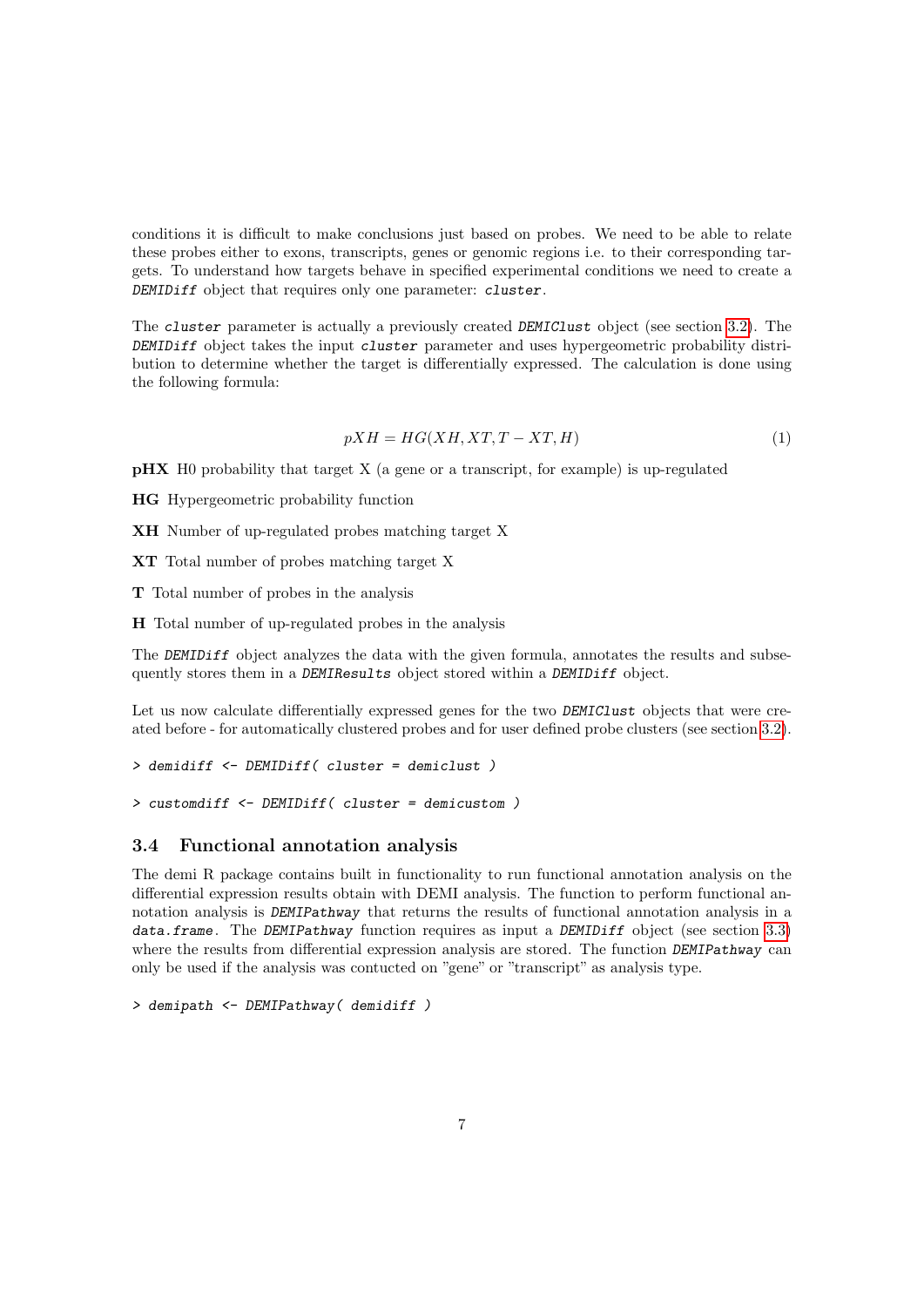#### <span id="page-7-0"></span>3.5 DEMI wrapper function - one function to do it all

Since DEMI analysis in most cases follows a fairly standard procedure there is one function that implements the whole analysis from top to bottom without having to create seperate DEMI objects for each step. It is a wrapper around all DEMI objects like DEMIExperiment, DEMIClust, DEMIDiff and DEMIPathway. The function to implement this is demi. It uses the same parameters as the DEMI objects described in previous sections, incorporating them all into one function. It also prints the results directly to the working directory of the R session and retuns a list containing a DEMIExperiment object with the attached results and a data.frame with functional annotation analysis results when performed. The parameters for demi function are:

analysis See section [3.1](#page-3-1) for explanation of the same parameter under the DEMIExperiment object.

- experiment See section [3.1](#page-3-1) for explanation of the same parameter under the DEMIExperiment object.
- organism See section [3.1](#page-3-1) for explanation of the same parameter under the DEMIExperiment object.
- celpath See section [3.1](#page-3-1) for explanation of the same parameter under the DEMIExperiment object.
- sectionsize See section [3.1](#page-3-1) for explanation of the same parameter under the DEMIExperiment object.
- group See section [3.2](#page-4-0) for explanation of the same parameter under the DEMIClust object.
- cluster See section [3.2](#page-4-0) for explanation of the same parameter under the DEMIClust object.
- filetag If the parameter *filetag* has been set then the output files automatically contain the character set in the filetag parameter.
- pathway This parameter defines whether to perform functional annotation analysis on the results from differential expression analysis. If set to TRUE it will also print out the results from functional annotation analysis to a file in the working directory of the R session. This file contains the character string "pathway" in it. The pathway analysis can only be done if the analysis parameter has been set to either "gene" or "transcript".
- maxtargets See section [4.1](#page-11-2) for explanation of the same parameter under the DEMIExperiment object.
- maxprobes See section [4.1](#page-11-2) for explanation of the same parameter under the DEMIExperiment object.
- pmsize See section [4.1](#page-11-2) for explanation of the same parameter under the DEMIExperiment object.
- norm.method See section [4.1](#page-11-2) for explanation of the same parameter under the DEMIExperiment object.
- clust.method See section [4.2](#page-14-0) for explanation of the same parameter under the DEMIClust object.

cutoff.pvalue See section [4.2](#page-14-0) for explanation of the same parameter under the DEMIClust object.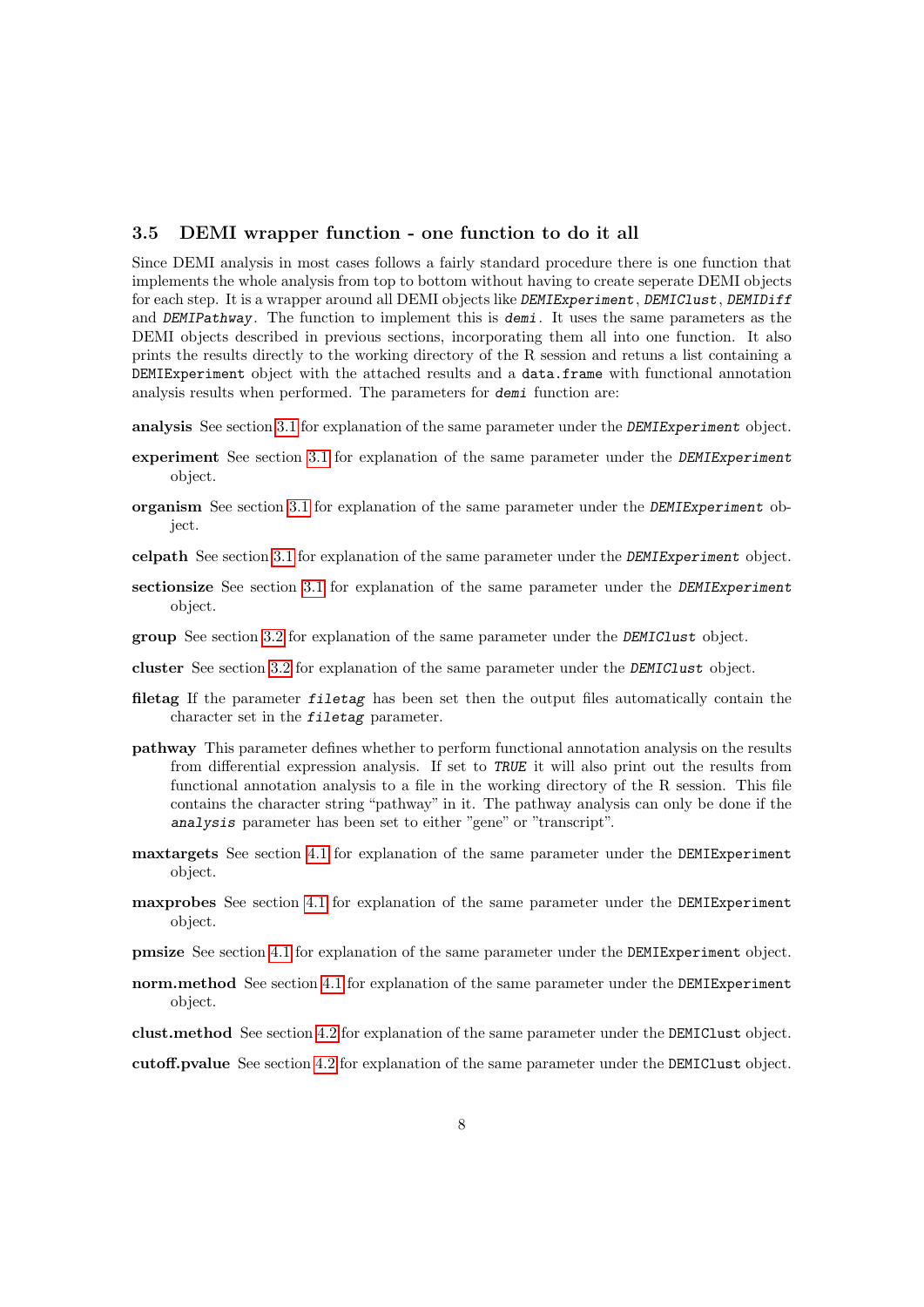The output files of the demi function starts with the string "demi" and incorporates the analysis parameter, the experiment parameter and filetag parameter when applied (if applied), separated by an underscore.

An example of differential expression analysis:

```
> demires <- demi(analysis = "gene", celpath = celdir, group = c( "BRAIN", "UHR" ),
experiment = "maqc", organism = "homo_sapiens", clust.method = demi.wilcox.test.fast,
pathway = FALSE)
```
An example of differential expression with functional annotation analysis:

```
> demires <- demi(analysis = "gene", celpath = celdir, group = c( "BRAIN", "UHR" ),
experiment = "maqc", organism = "homo_sapiens", clust.method = demi.wilcox.test.fast,
pathway = TRUE)
```
#### <span id="page-8-0"></span>3.6 Viewing results

Using the function getResultTable returns the results stored in a DEMIDiff or DEMIExperiment object in a data.frame, sorted by the false discovery rate values.

```
> head( getResultTable( demidiff ) )
```

|       |                                                                          |       |  |  |                                  | clusterID targetID probesOnTargetInCluster probesOnTarget          |  |
|-------|--------------------------------------------------------------------------|-------|--|--|----------------------------------|--------------------------------------------------------------------|--|
|       | 16694 BRAIN [H] _UHR ENSG00000196628                                     |       |  |  | 90                               | 90                                                                 |  |
| 8039  | BRAIN [H] _UHR ENSG00000140538                                           |       |  |  | 93                               | 98                                                                 |  |
| 213   | BRAIN [H] UHR ENSG00000008277                                            |       |  |  | 85                               | 87                                                                 |  |
|       | 14294 BRAIN [H]_UHR ENSG00000178104                                      |       |  |  | 100                              | 111                                                                |  |
|       | 30730 BRAIN [L]_UHR ENSG00000026508                                      |       |  |  | 86                               | 86                                                                 |  |
| 6998  | BRAIN [H] _ UHR ENSG00000134769                                          |       |  |  | 81                               | 84                                                                 |  |
|       | probesInCluster probesTotal P.value                                      |       |  |  |                                  | FDR geneSymbol                                                     |  |
| 16694 |                                                                          | 87116 |  |  | 412770 1.511205e-61 9.148233e-57 | TCF4                                                               |  |
| 8039  |                                                                          | 87116 |  |  |                                  | NTRK3                                                              |  |
| 213   | 87116                                                                    |       |  |  | 412770 8.492751e-55 1.432182e-50 | ADAM22                                                             |  |
| 14294 | 87116                                                                    |       |  |  | 412770 9.463343e-55 1.432182e-50 | PDE4DIP                                                            |  |
| 30730 | 100924                                                                   |       |  |  | 412770 2.402911e-53 2.909252e-49 | CD44                                                               |  |
| 6998  | 87116                                                                    |       |  |  | 412770 8.659616e-51 8.736975e-47 | <b>DTNA</b>                                                        |  |
|       |                                                                          |       |  |  |                                  | description                                                        |  |
| 16694 | transcription factor 4 [Source: HGNC Symbol; Acc: 11634]                 |       |  |  |                                  |                                                                    |  |
| 8039  | neurotrophic tyrosine kinase, receptor, type 3 [Source:HGNC Symbo        |       |  |  |                                  |                                                                    |  |
| 213   | ADAM metallopeptidase domain 22 [Source:HGNC Symbol; Acc: 201]           |       |  |  |                                  |                                                                    |  |
|       | 14294 phosphodiesterase 4D interacting protein [Source:HGNC Symbol; Acc: |       |  |  |                                  |                                                                    |  |
| 30730 |                                                                          |       |  |  |                                  | CD44 molecule (Indian blood group) [Source:HGNC Symbol; Acc: 1681] |  |
| 6998  |                                                                          |       |  |  |                                  | dystrobrevin, alpha [Source: HGNC Symbol; Acc: 3057]               |  |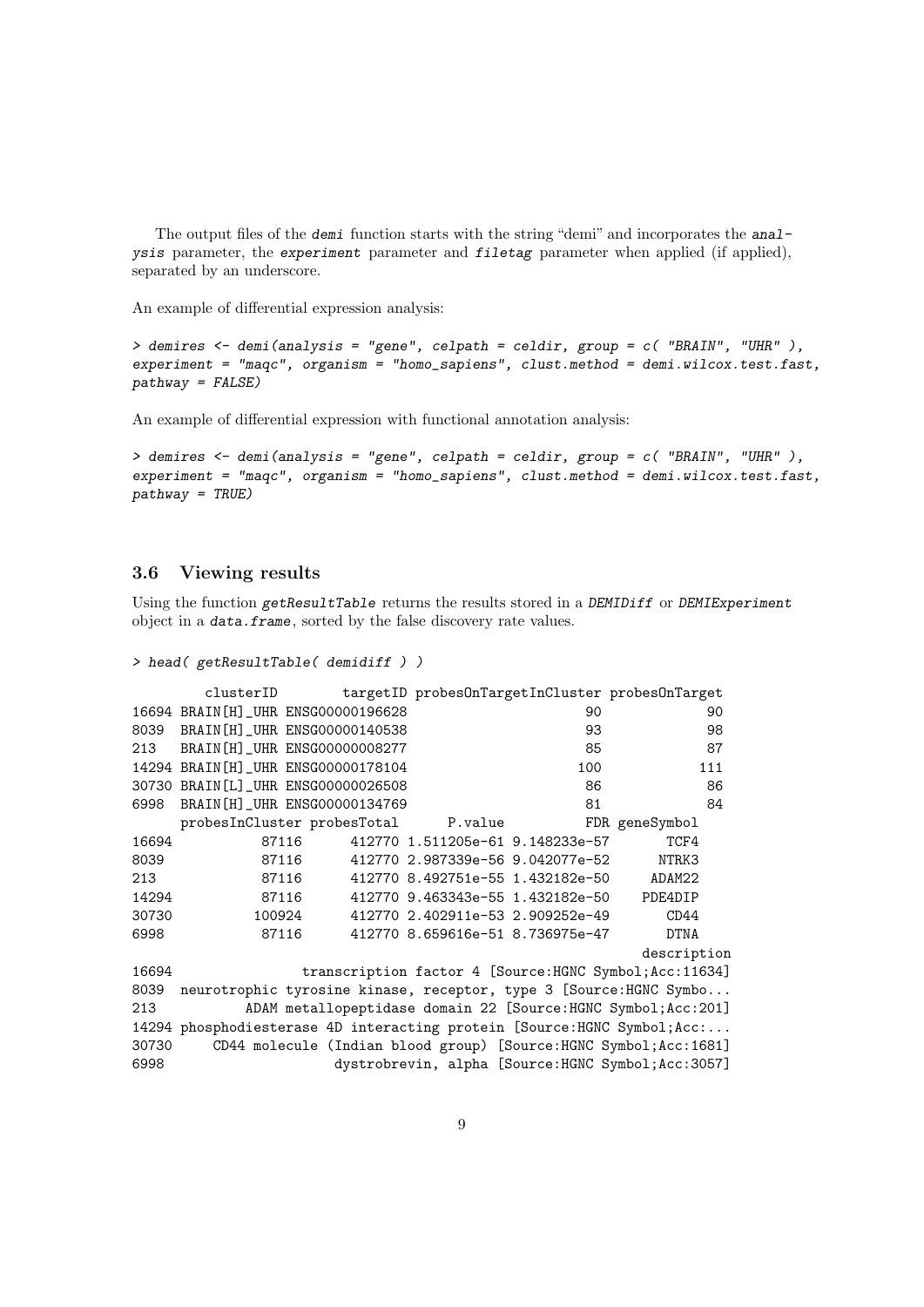|       | clusterID                   |                       |        | targetID probesOnTargetInCluster probesOnTarget                       |                                      |                |
|-------|-----------------------------|-----------------------|--------|-----------------------------------------------------------------------|--------------------------------------|----------------|
| 16694 |                             | tcf4 ENSG00000196628  |        |                                                                       | 90                                   | 90             |
| 30730 |                             | cd44 ENSG00000026508  |        |                                                                       | 86                                   | 86             |
| 77822 |                             | calm1 ENSG00000198668 |        |                                                                       | 66                                   | 66             |
| 9147  |                             | tcf4 ENSG00000148488  |        |                                                                       | 3                                    | 3              |
| 17452 |                             | tcf4 ENSG00000201010  |        |                                                                       | 3                                    | 3              |
| 18657 |                             | tcf4 ENSG00000213358  |        |                                                                       | 3                                    | 3              |
|       | probesInCluster probesTotal |                       |        | P.value                                                               |                                      | FDR geneSymbol |
| 16694 |                             | 90                    | 412770 |                                                                       | $0.000000e+00$ 0.00000e+00           | TCF4           |
| 30730 |                             | 86                    | 412770 |                                                                       | $0.000000e+00$ 0.000000 $e+00$       | CD44           |
| 77822 |                             | 66                    |        | 412770 1.262975e-278 3.822774e-274                                    |                                      | CALM1          |
| 9147  |                             | 90                    |        | 412770 1.002291e-11 2.676825e-08                                      |                                      | ST8SIA6        |
| 17452 |                             | 90                    | 412770 |                                                                       | 1.002291e-11 2.676825e-08            | 7SK            |
| 18657 |                             | 90                    | 412770 |                                                                       |                                      |                |
|       |                             |                       |        |                                                                       |                                      | description    |
| 16694 |                             |                       |        | transcription factor 4 [Source: HGNC Symbol; Acc: 11634]              |                                      |                |
| 30730 |                             |                       |        | CD44 molecule (Indian blood group) [Source:HGNC Symbol; Acc: 1681]    |                                      |                |
|       |                             |                       |        | 77822 calmodulin 1 (phosphorylase kinase, delta) [Source:HGNC Symbol; |                                      |                |
| 9147  |                             |                       |        | ST8 alpha-N-acetyl-neuraminide alpha-2,8-sialyltransferase 6 [S       |                                      |                |
| 17452 |                             |                       |        |                                                                       | 7SK RNA [Source: RFAM; Acc: RF00100] |                |
| 18657 |                             |                       |        |                                                                       |                                      |                |

> head( getResultTable( customdiff ) )

One can see from the table above, that the three genes we used for creating custom probe lists were also the best scoring differentially expressed genes i.e. genes with the smallest p-values. There are also some other genes with p-values below 0.05 because some of these probes match with several genes (see the use of maxtarget parameter in the section [4.1](#page-11-2) to address this issue).

Since both differential expression results (demidiff, customdiff) were obtained using the same metadata, meaning that they used the same underlying DEMIExperiment object, we can utilize the function attachResult. It allows us to attach the results from a DEMIDiff object to the initial DEMIExperiment object. It is useful in the case where several differential expression analyses were made and the user wants to view them together in one table. The function attachResult requires two parameters: object and diffObject. The first parameter object is a DEMIExperiment object to which the second parameters diffObject results will be attached to. The function attachResult then returns a new DEMIExperiment object that has been updated with the results from DEMIDiff object. If the results have already been added to the DEMIExperiment object, the program will alert the user and the results won't be added again, thus prohibiting duplications.

> demiresult <- attachResult( demiexp, demidiff )

> demiresult <- attachResult( demiresult, customdiff )

The previously described getResultTable function can now be used with the newly created DEMIExperiment object.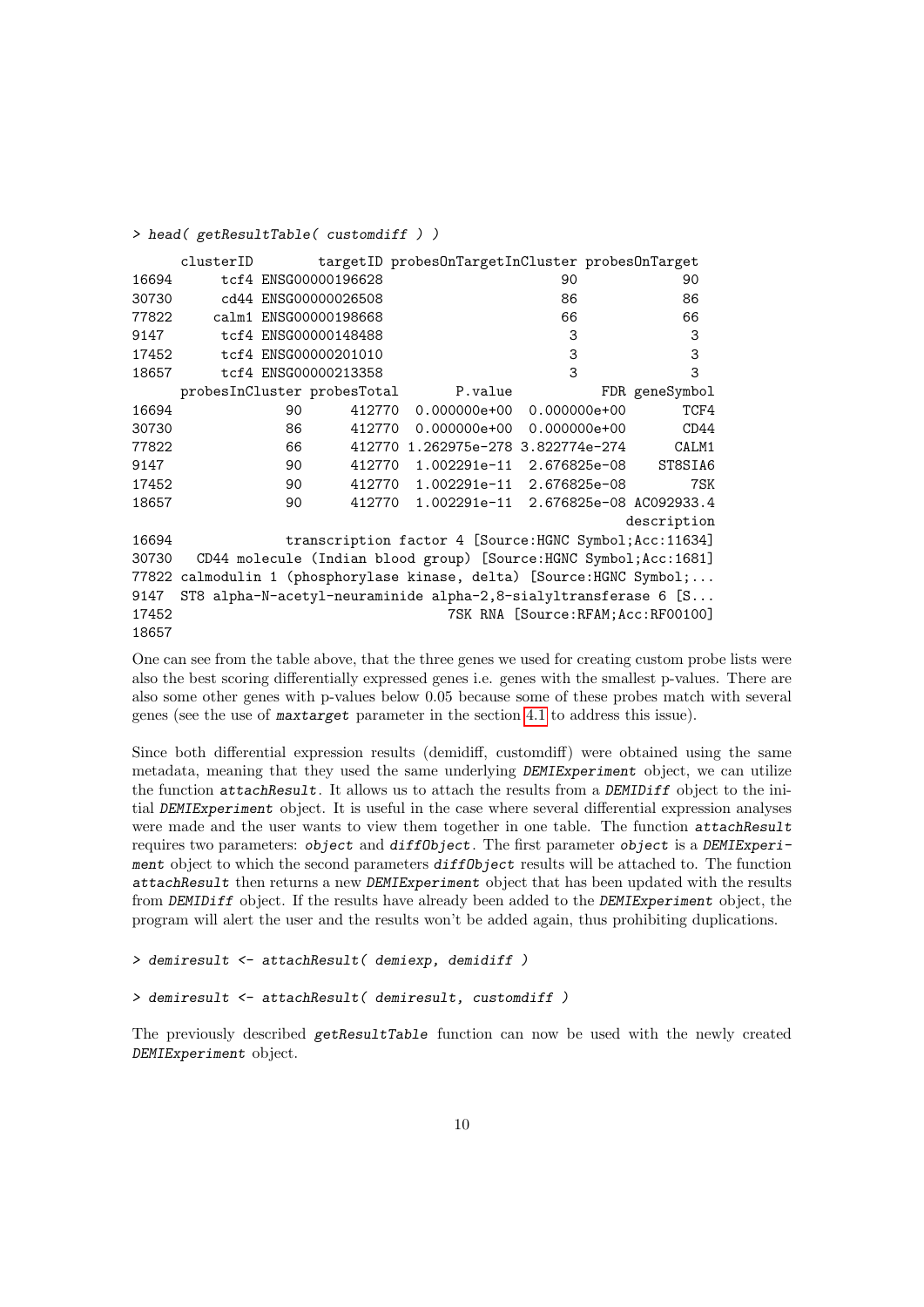> getResultTable( demiresult )

|        | clusterID                       |    |                       | targetID probesOnTargetInCluster probesOnTarget                            |                  |                |
|--------|---------------------------------|----|-----------------------|----------------------------------------------------------------------------|------------------|----------------|
| 77230  |                                 |    | tcf4 ENSG00000196628  |                                                                            | 90               | 90             |
| 307301 |                                 |    | cd44 ENSG00000026508  |                                                                            | 86               | 86             |
| 778221 |                                 |    | calm1 ENSG00000198668 |                                                                            | 66               | 66             |
| 16694  | BRAIN [H] _ UHR ENSG00000196628 |    |                       |                                                                            | 90               | 90             |
| 8039   | BRAIN [H] _ UHR ENSG00000140538 |    |                       |                                                                            | 93               | 98             |
| 213    | BRAIN [H] _ UHR ENSG00000008277 |    |                       |                                                                            | 85               | 87             |
|        | probesInCluster probesTotal     |    |                       | P.value                                                                    |                  | FDR geneSymbol |
| 77230  |                                 | 90 | 412770                | $0.000000e+00$                                                             | $0.000000e+00$   | TCF4           |
| 307301 |                                 | 86 | 412770                | $0.000000e+00$                                                             | $0.000000e + 00$ | CD44           |
| 778221 |                                 | 66 |                       | 412770 1.262975e-278 3.822774e-274                                         |                  | CALM1          |
| 16694  | 87116                           |    | 412770                | 1.511205e-61                                                               | 9.148233e-57     | TCF4           |
| 8039   | 87116                           |    | 412770                | 2.987339e-56                                                               | 9.042077e-52     | NTRK3          |
| 213    | 87116                           |    | 412770                | 8.492751e-55                                                               | 1.432182e-50     | ADAM22         |
|        |                                 |    |                       |                                                                            |                  | description    |
| 77230  |                                 |    |                       | transcription factor 4 [Source: HGNC Symbol; Acc: 11634]                   |                  |                |
| 307301 |                                 |    |                       | CD44 molecule (Indian blood group) [Source:HGNC Symbol;Acc:1681]           |                  |                |
| 778221 |                                 |    |                       | calmodulin 1 (phosphorylase kinase, delta) [Source: HGNC Symbol; $A \dots$ |                  |                |
| 16694  |                                 |    |                       | transcription factor 4 [Source: HGNC Symbol; Acc: 11634]                   |                  |                |
| 8039   |                                 |    |                       | neurotrophic tyrosine kinase, receptor, type 3 [Source:HGNC Symb           |                  |                |
| 213    |                                 |    |                       | ADAM metallopeptidase domain 22 [Source:HGNC Symbol; Acc: 201]             |                  |                |

One can see from the table above that the cluster names previously represented in different DEMIDiff objects are now attached to the same DEMIExperiment object and can be viewed together.

Another function helping the user understand their data is *demisummary* that has two input parameters: object and target. The first is a DEMIExperiment or DEMIDiff object and the second is a vector of ensembl gene ID's or gene symbols (e.g. "MAOB"), ensembl transcript ID's, ensembl peptide ID's or genomic region ID's. If no results have been attached to the DEMIExperiment object then only the mean normalized expression values over the entire dataset are returned.

```
> demisummary( demiexp, c( "SOX2", "NANOG" ) )
        targetID ALL
1 ENSG00000111704 76.65586
2 ENSG00000181449 51.47945
> demisummary( demidiff, c( "SOX2", "NANOG" ) )
        targetID BRAIN UHR ALL
1 ENSG00000111704 69.15389 66.56352 76.65586
2 ENSG00000181449 61.14888 62.07785 51.47945
```
If some results have been attached to a DEMIExperiment object then the function demisummary will also output the means over the groups that were used for differential expression analysis, as is the case when the input object is a DEMIDiff object.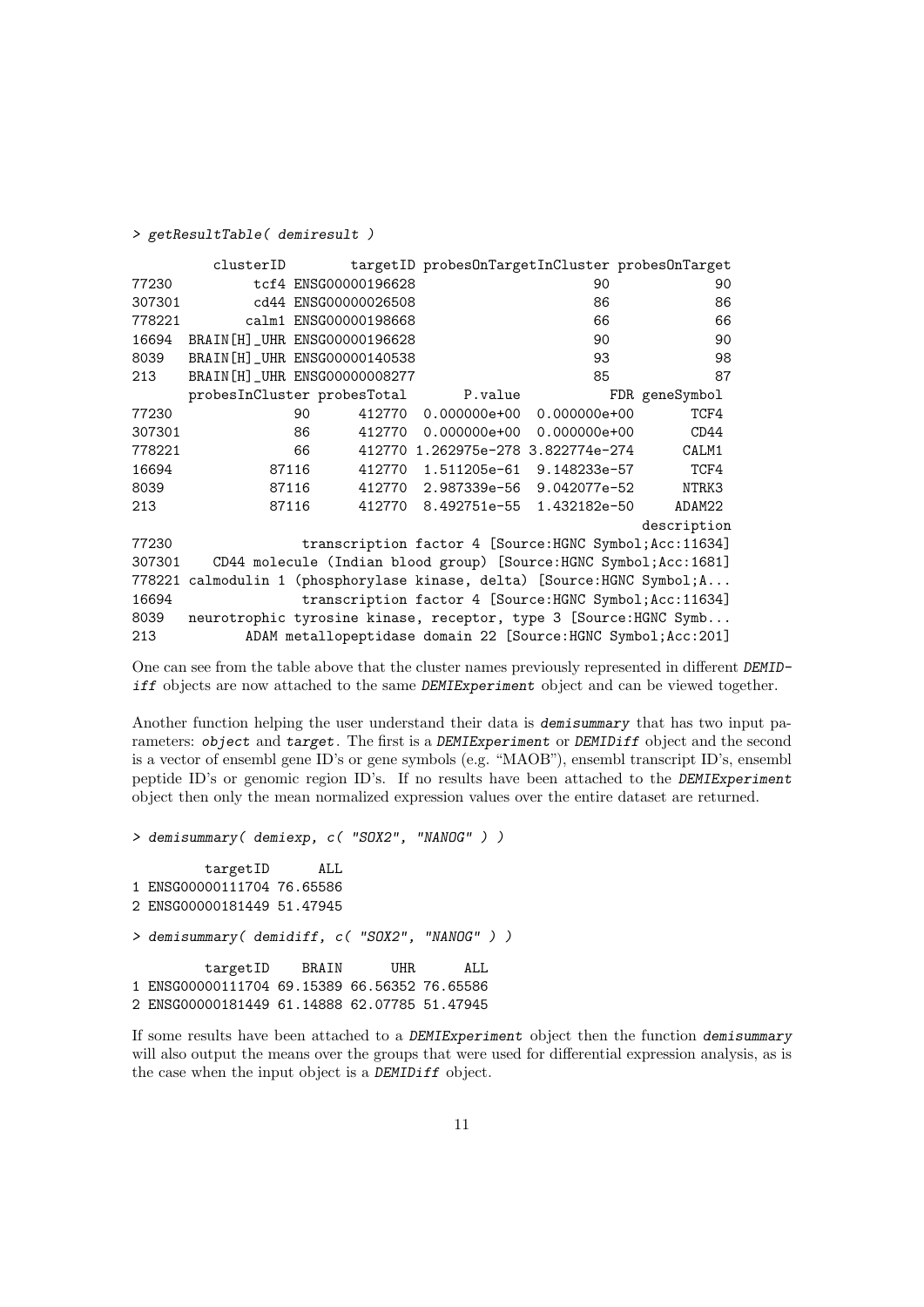> demisummary( demiresult, c( "SOX2", "NANOG" ) ) targetID BRAIN UHR ALL 1 ENSG00000111704 69.15389 66.56352 76.65586 2 ENSG00000181449 61.14888 62.07785 51.47945

Note that in the latter the mean normalized expression values for the customly created probe clusters are not shown. The reason is that no particular CEL files correspond to these clusters and therefore calculating the mean over the normalized expression values can't be done.

#### <span id="page-11-0"></span>3.7 Graphic representation

There are two functions **probe.** Levels and **probe. plot** that help to give a visual insight on the behaviour of the probes in different CEL files. Both functions require two input parameters: object and target. The object parameter specifies the DEMIExperiment object where all the raw and normalized expression values are stored. The target parameter can be an ensembl gene symbol, ensembl gene ID, ensembl transcript ID, ensembl protein ID or an genomic region ID.

```
> probe.levels( demiresult, c( "MAOB" ) ) (Figure 1)
```

```
> probe.plot( demiresult, c( "MAOB" ) ) (Figure 2)
```
### <span id="page-11-1"></span>4 Advance usage

#### <span id="page-11-2"></span>4.1 Advance analysis - DEMIExperiment

The DEMIExperiment function has several parameters which can be used when the user wants to be more stringent in selecting the probes used in the analysis or to utilize a custom normalization method.

maxtarget The maxtarget parameter specifies the upper limit of distinct targets a probe can match to i.e. the number of targets a probe is designed to measure. For example, if two genes share a common sequence and the probe sequence is designed in a way that it matches to both of these genes then this probe is designed to measure 2 targets. In the case of "transcript" and "exon" analysis the number of targets is also calculated against genes, meaning that if two transcripts are measured by the same probe but they both correspond to the same gene, the number of distinct targets for this probe is 1 (and not 2). All probes matching to more targets than set by the maxtarget parameter will be excluded from the analysis. The default value for maxtarget is 0, meaning that a probe can measure any number of targets.

```
> demiexp <- DEMIExperiment( analysis = "gene", experiment = "maqc", organism
= "homo_sapiens", celpath = celdir, maxtarget = 1 )
```
maxprobes Since hypergeometric probability values are calculated to indicate whether the target is differentially expressed between the experimental conditions, differentially expressed targets with many matching probes (overrepresented targets) tend to occupy the top of differentially expressed target list. To counteract this issue the user can set maxprobes parameter which dictates the upper limit on the number of probes a target can possess. For targets with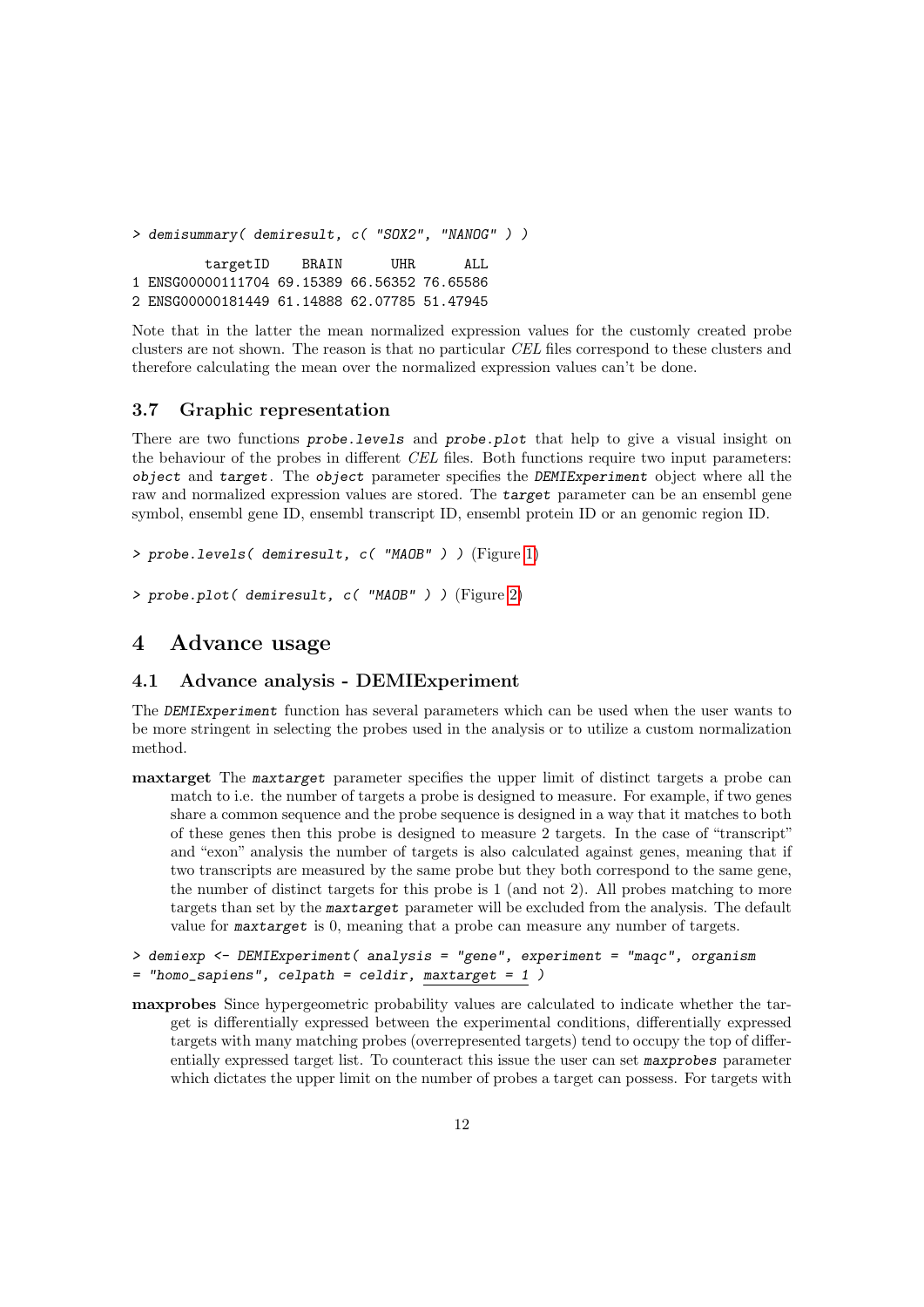

<span id="page-12-0"></span>Figure 1: Normalized probe levels measuring the gene MAOB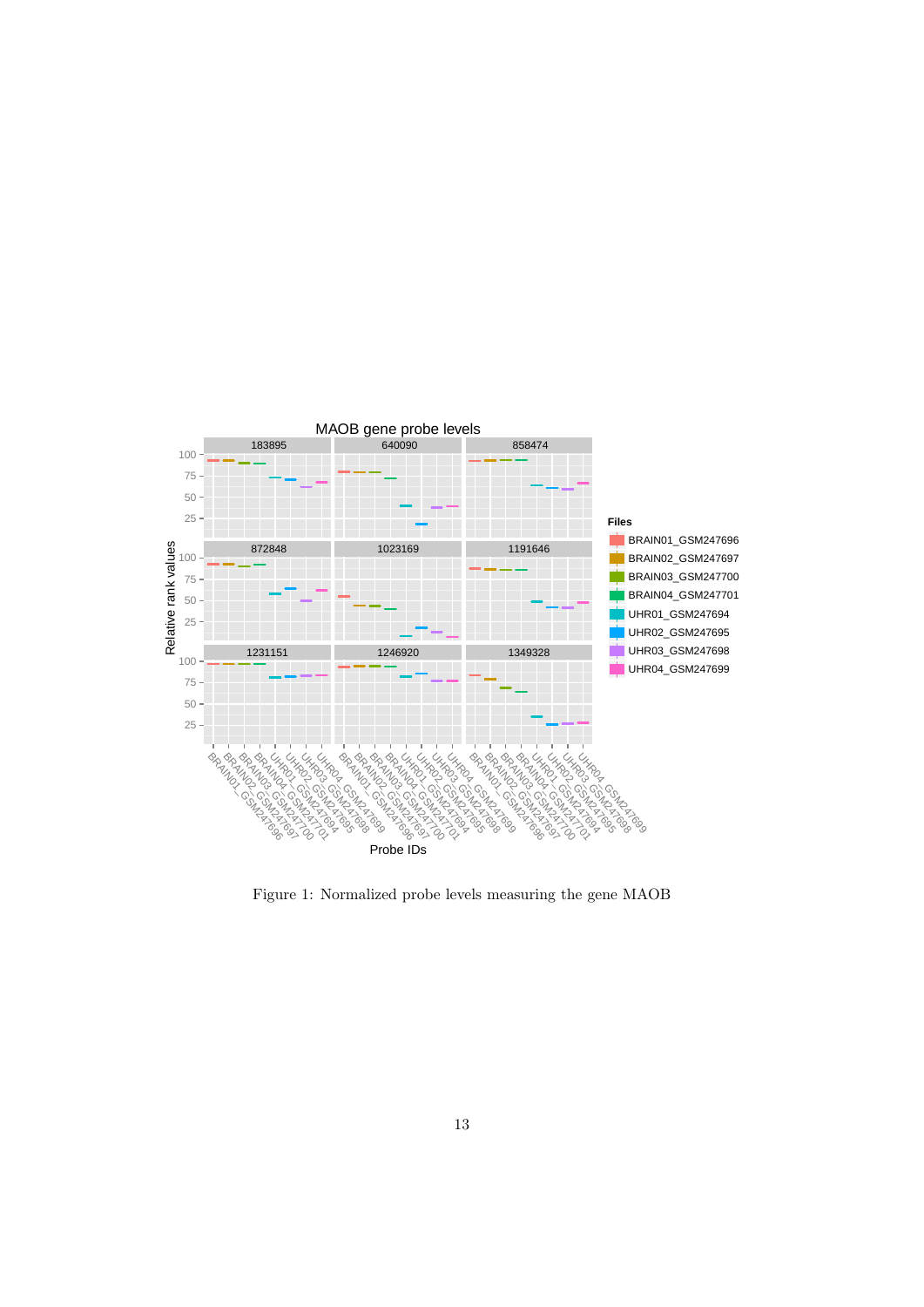

<span id="page-13-0"></span>Figure 2: Plot of normalized probe levels measuring the gene MAOB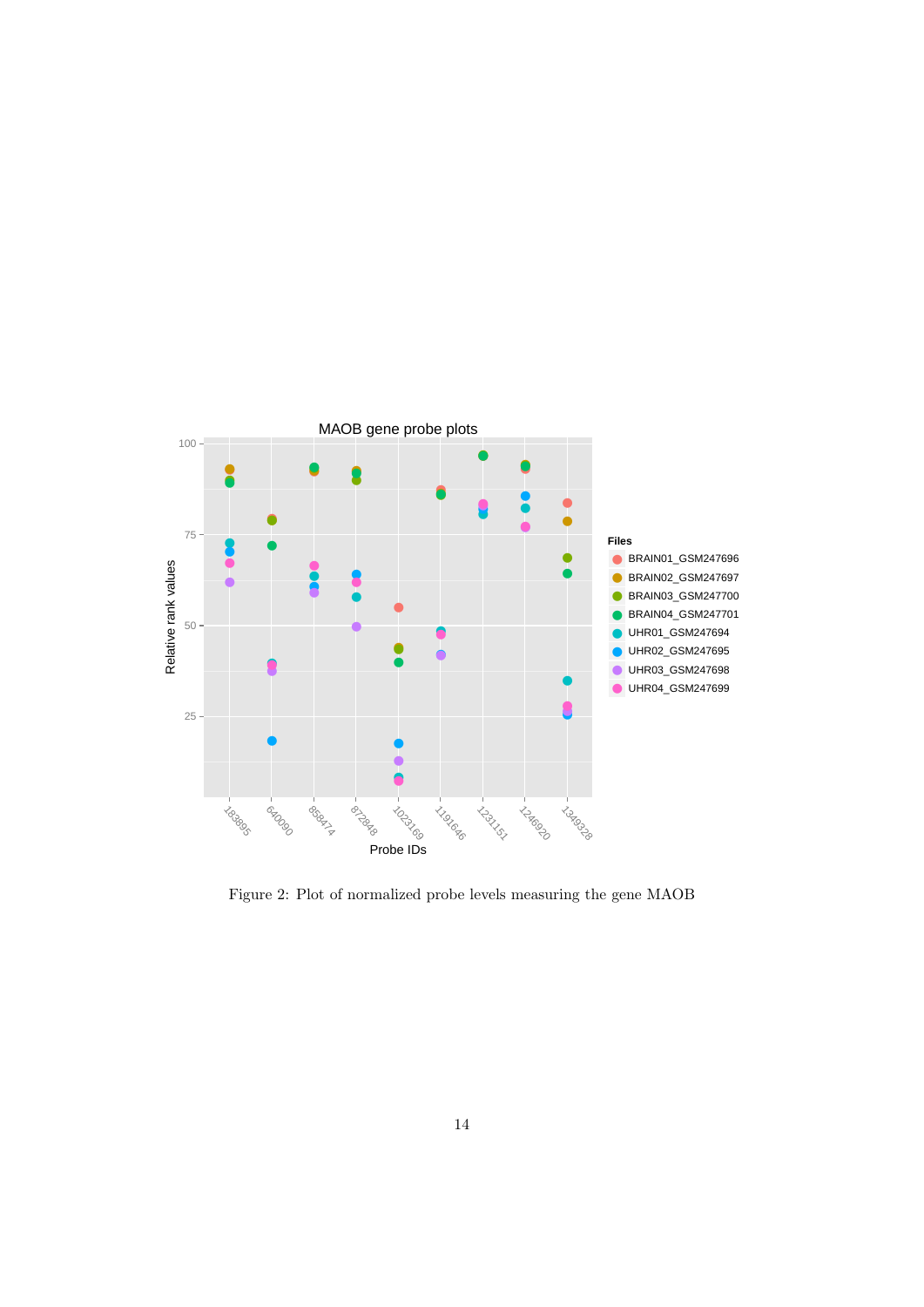more matching probes than allowed by the maxprobes parameter, the number of matching probes and the number of differentially expressed matching probes are scaled down to the number of probes set by maxprobes parameter. The user can also set the maxprobes parameter to "median" instructing the software to set the maxprobes parameter to the value corresponding to the median number of probes per target. By default the maxprobes parameter is not set and no scaling takes place, which would be the same as setting maxprobes to "max".

```
> demiexp <- DEMIExperiment( analysis = "gene", experiment = "maqc", organism
= "homo_sapiens", celpath = celdir, maxprobes = "max" )
> demiexp <- DEMIExperiment( analysis = "gene", experiment = "maqc", organism
= "homo_sapiens", celpath = celdir, maxprobes = "median" )
> demiexp <- DEMIExperiment( analysis = "gene", experiment = "maqc", organism
= "homo_sapiens", celpath = celdir, maxprobes = 13)
```
pmsize The parameter pmsize denotes the minimum alignment hit size between the probe and the target sequence. The default for pmsize is 25 which means that only perfectly matching probes will be regarded as measuring matching targets. If the user sets pmsize to 24, then probes with a single mismatch will also be regarded as measuring the targets. By setting pmsize parameter to 25 might reduce the noise from off-target hybridization. However, the kinetics of oligonucleotide hybridization are rather complex and this need not be so (when the mismatch occurs in the terminus, for example). In any case, the user is allowed to choose a pmsize between 23 and 25.

```
> demiexp <- DEMIExperiment( analysis = "gene", experiment = "maqc", organism
= "homo_sapiens", celpath = celdir, pmsize = 23 )
```
- norm.method The norm.method parameter denotes a function to be used for the normalization of the raw expression matrix. It should take matrix as input and return the normalized matrix. By default the norm method is set to use relative rank normalization (norm.rrank) which normalizes all the CEL files individually. Each probe will have a rank value denoting the procentage of probes with signal intensity value smaller or equal to the current probe.
- > demiexp <- DEMIExperiment( analysis = "gene", experiment = "maqc", organism = "homo\_sapiens", celpath = celdir, norm.method = norm.rrank )

#### <span id="page-14-0"></span>4.2 Advance analysis - DEMIClust

When clustering the probes based on normalized expression matrix the user can modify several parameters in a DEMIClust function. For example the user can build their own function for clustering or set a specific cutoff on the differential expression p-value of a probe.

clust.method The clust.method parameter is a function that is used to cluster the normalized expression matrix of probes. It takes as input the DEMIClust object containing information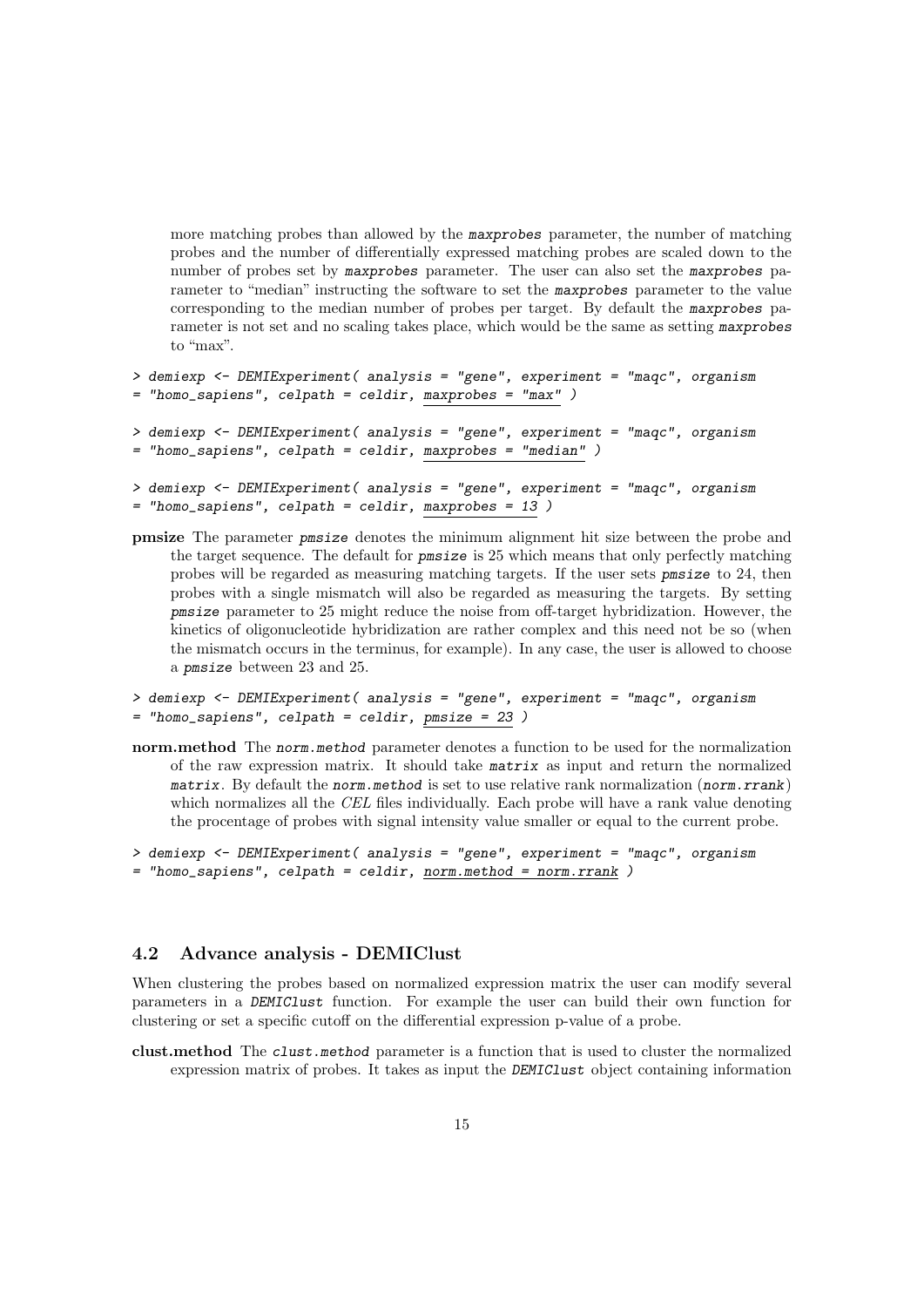about grouping of the CEL files and a normalized expression matrix and returns a list of probes that are up- or down-regulated. The names of the lists are the corresponding cluster names. The user can write a novel clustering function as long as the same input and output are used. See subsection [4.3](#page-15-0) for some functions that can be helpful in writing a new normalization method.

```
> demiclust <- DEMIClust( experiment = demiexp, group = c("BRAIN", "UHR" ),
clust.method = demi.wilcox.test.fast )
```
cutoff.pvalue The cutoff.pvalue parameter dictates the statistical p-value cutoff that is used to call statistical significance. All probes whose p-value is below the set cutoff will be regarded as differentially expressed.

```
> demiclust <- DEMIClust( experiment = demiexp, group = c("BRAIN", "UHR" ),
cutoff.pvalue = 0.05 )
```
#### <span id="page-15-0"></span>4.3 Extra functionality

This sections describes other functions that the user might find necessary.

getAnalysis Returns the analysis of the DEMIExperiment object.

```
> getAnalysis( demiexp )
```
getExperiment Returns the name of the experiment in the DEMIExperiment object. In the case of DEMIDiff and DEMIClust objects this function returns the original DEMIExperiment object.

```
> getExperiment( demiexp )
```
getCelpath Returns the directory or the files vector of the CEL files in the DEMIExperiment object.

```
> getCelpath( demiexp )
```
getOrganism Returns the organism in the DEMIExperiment object.

> getOrganism( demiexp )

getArraytype Returns the microarray platform type in the DEMIExperiment object.

> getArraytype( demiexp )

getMaxtargets Returns the maximum number of targets a probe is allowed to measure from the DEMIExperiment object.

> getMaxtargets( demiexp )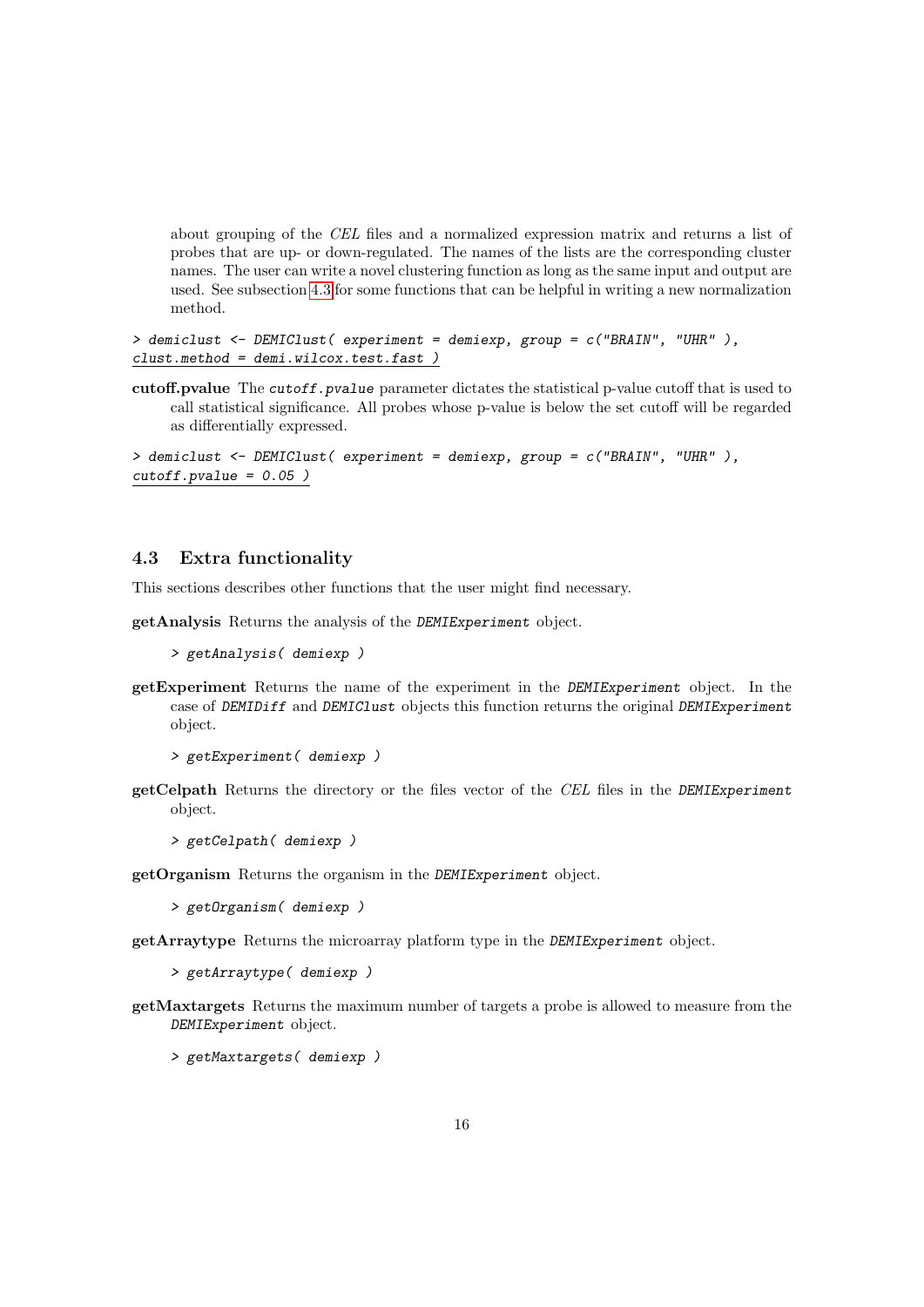- getMaxprobes Returns the maximum number of probes a target can have a match against in the DEMIExperiment object.
	- > getMaxprobes( demiexp )
- getAnnotation Returns the annotation table in the DEMIExperiment object.
	- > getAnnotation( demiexp )
- getAlignment Returns the sequence alignment information table in the DEMIExperiment object. This can be a very useful function if the user wants to build custom filters for probes when normalizing the raw expression matrix.
	- > getAlignment( demiexp )
- getCytoband Returns the karyotype information table in the DEMIExperiment object. It returns it only if the analysis paramater of the DEMIExperiment object has been set to "genome".
	- > getCytoband( demiexp )
- getCelMatrix Returns the raw expression matrix in the DEMIExperiment object. This can be used to view raw probe signal intensities of probes. Note that the probe ID's are returned as row names.

```
> getCelMatrix( demiexp )
```
- getNormMatrix Returns the normalized expression matrix in the DEMIExperiment object. Note that the probe ID's are returned as row names.
	- > getNormMatrix( demiexp )
- getProbeLevel Returns the normalized probe levels of selected probes of a DEMIExperiment or a DEMIDiff object. Note that the probe ID's are returned as row names.
	- > getProbeLevel( demiexp, c( 1171,1182 ), TRUE )
	- > getProbeLevel( demidiff, c( 1171,1182 ), TRUE )
- getTargetProbes Returns the probes of selected targets of a DEMIExperiment or a DEMIDiff object. The target can be case insensitive.
	- > getTargetProbes( demiexp, "MAOB" )
	- > getTargetProbes( demidiff, "MAOB" )
- getTargetAnnotation Returns the annotation of selected targets of a DEMIExperiment object. The target can be case insensitive.
	- > getTargetAnnotation( demiexp, "MAOB" )

getGroup Returns the DEMIGroup object of a DEMIClust or a DEMIDiff object.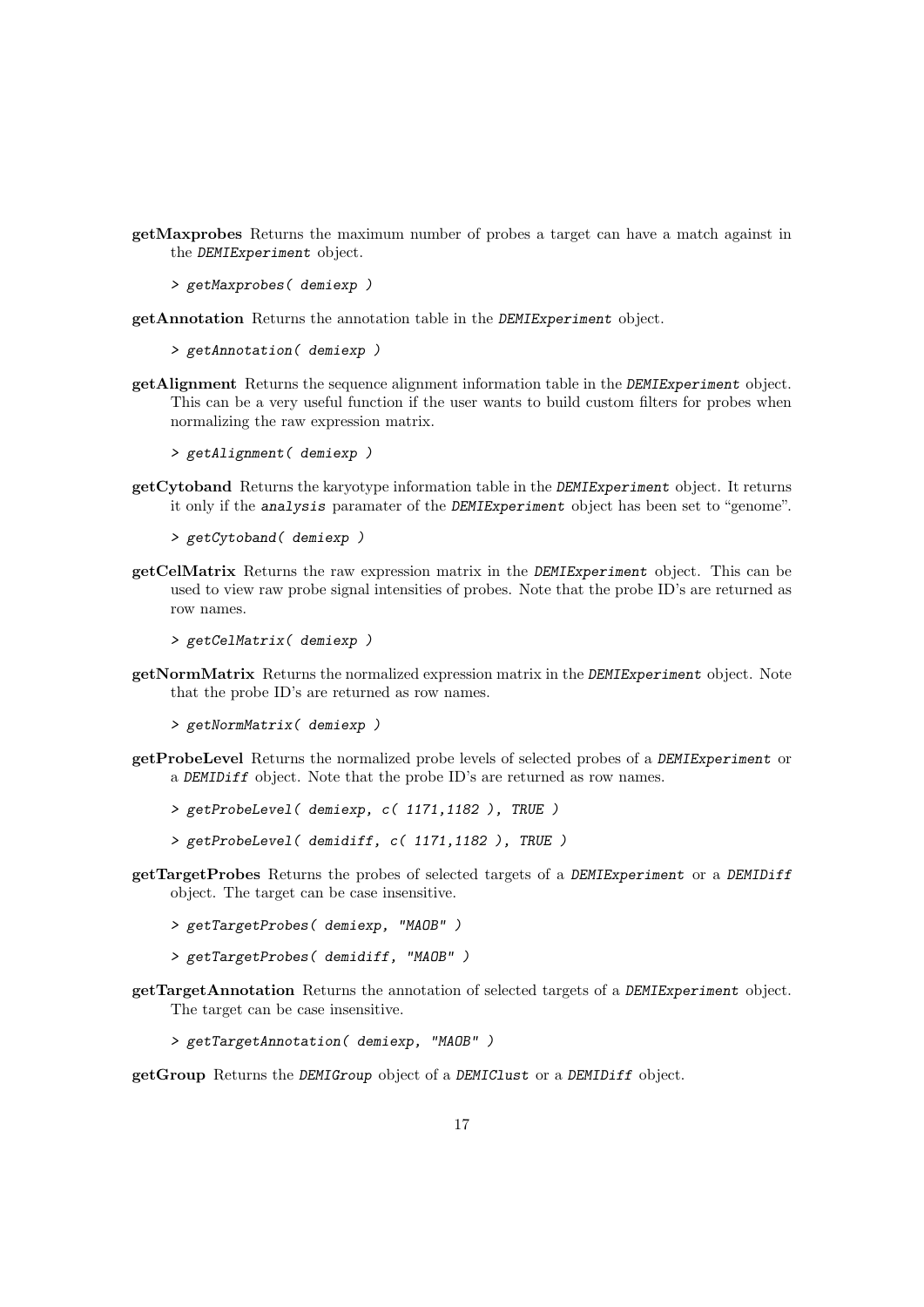> getGroup( demiclust )

> getGroup( demidiff )

getClustMethod Returns the clustering function used in the DEMIClust object.

> getClustMethod( demiclust )

getCutoffPvalue Returns the cutoff p-value used in the DEMIClust object.

> getCutoffPvalue( demiclust )

getCluster Returns the clusters of the DEMIClust object.

> getCluster( demiclust )

getName Returns the name of the DEMIDiff object.

> getName( demidiff )

- getGroupA Returns the group A name of the DEMIGroup object that is stored within the DEMI-Clust or DEMIDiff object.
	- > getGroupA( getGroup( demiclust ) )
	- > getGroupA( getGroup( demidiff ) )
- getGroupB Returns the group B name of the DEMIGroup object stored within the DEMIClust or DEMIDiff object.
	- > getGroupB( getGroup( demiclust ) )
	- > getGroupB( getGroup( demidiff ) )
- getIndexA Returns the group A column indexes of the normalized expression matrix of the DEMIGroup object that is stored within the DEMIClust or DEMIDiff object.
	- > getIndexA( getGroup( demiclust ) )
	- > getIndexA( getGroup( demidiff ) )
- getIndexB Returns the group B column indexes of the normalized expression matrix of the DEMIGroup object that is stored within the DEMIClust or DEMIDiff object.
	- > getIndexB( getGroup( demiclust ) )
	- > getIndexB( getGroup( demidiff ) )
- getGroupNames In the case when probe clusters were manually created the function getGroup-Names returns the names of the probe clusters set by the user in the DEMIGroup object that is stored within the DEMIClust or DEMIDiff object.

> getGroupNames( getGroup( demicustom ) )

> getGroupNames( getGroup( customdiff ) )